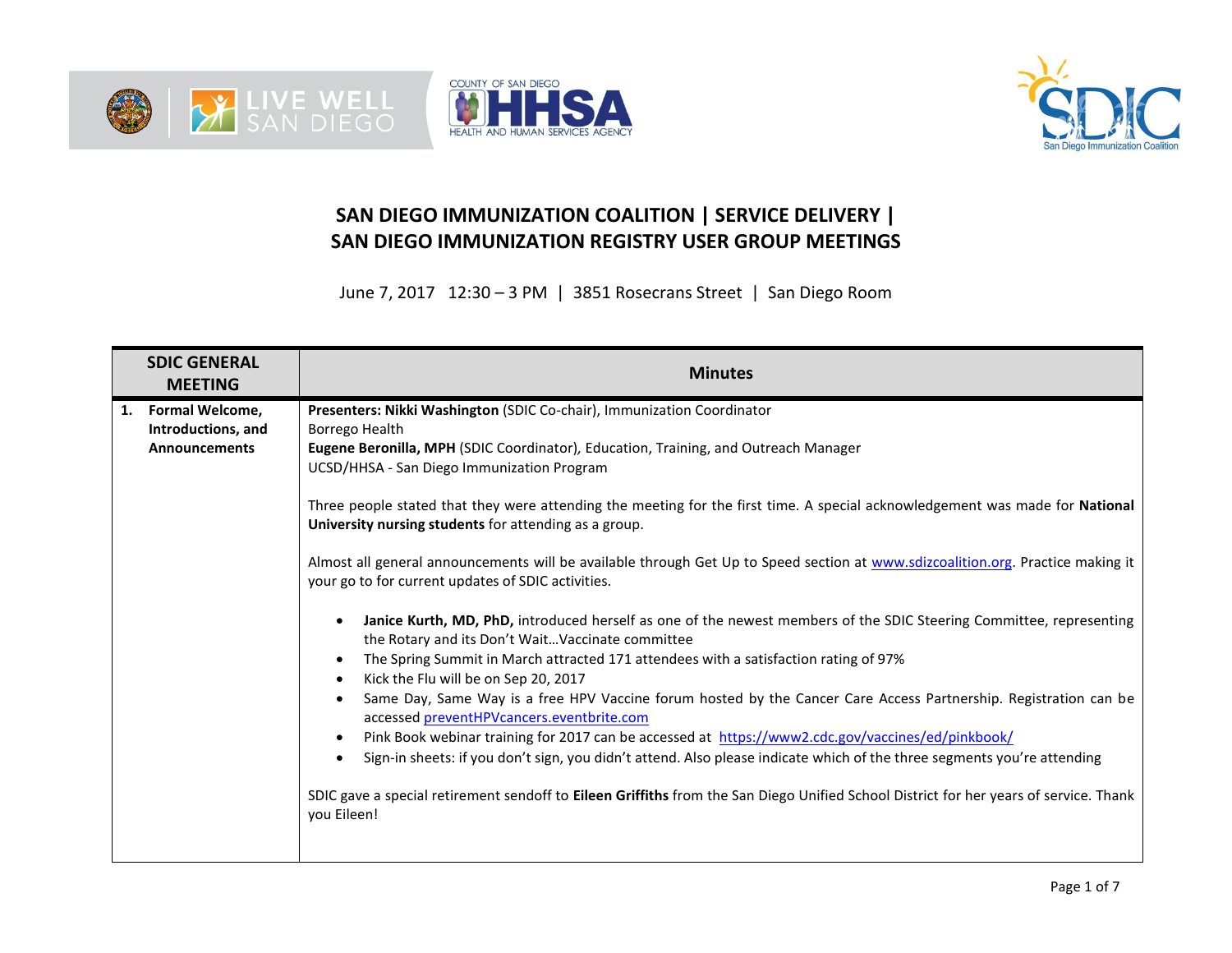





| 2. | <b>Naval Medical</b><br><b>Center SD</b><br>Immunization<br>Program<br>Community<br><b>Brief</b> | Presenter: Tracy Lopez, RN, BSN, Manager<br><b>Retired United States Navy</b><br>Naval Medical Center San Diego Immunization Program<br>through scenarios of an active duty family and their immunization needs.                                                                                                                  | <b>Presentation Slides: Lopez NMCSD Presentation</b><br>Tracy shared the Naval Medical Center's immunization services with an agenda that included eligibility and portability, vaccine<br>service sites, enrollment, patient resources, and staff resources and training. Tracy then led the group to apply the information |
|----|--------------------------------------------------------------------------------------------------|-----------------------------------------------------------------------------------------------------------------------------------------------------------------------------------------------------------------------------------------------------------------------------------------------------------------------------------|------------------------------------------------------------------------------------------------------------------------------------------------------------------------------------------------------------------------------------------------------------------------------------------------------------------------------|
| 3. | <b>Methods of</b><br><b>Evaluating</b><br>Immunization<br>Coverage                               | Presenter: Wendy Wang, MPH, Evaluation Manager<br>UCSD/HHSA - San Diego Immunization Program<br>Wendy provided guidelines how to access public data to determine local/national immunization coverage rates and what<br>parameters to consider for assessing immunization coverage within people's programs and/or organizations. | <b>Presentation Slides: Wang Evaluation</b>                                                                                                                                                                                                                                                                                  |
| 4. | <b>Local Hepatitis</b><br>A Outbreak                                                             | Presenter: Jessica Healy, PhD, Epidemic Intelligence Service Officer<br>CDC/County of San Diego HHSA, Epidemiology Program<br>organizations to strategize within their spheres to reach at-risk communities.                                                                                                                      | <b>Presentation Slides: Healy Hepatitis A Outbreak</b><br>Dr. Healy gave the background and updates of the local hepatitis outbreak that is affecting homeless persons and the substance use<br>communities. She also highlighted that the public health response includes mass vaccinations for hepatitis A, and encouraged |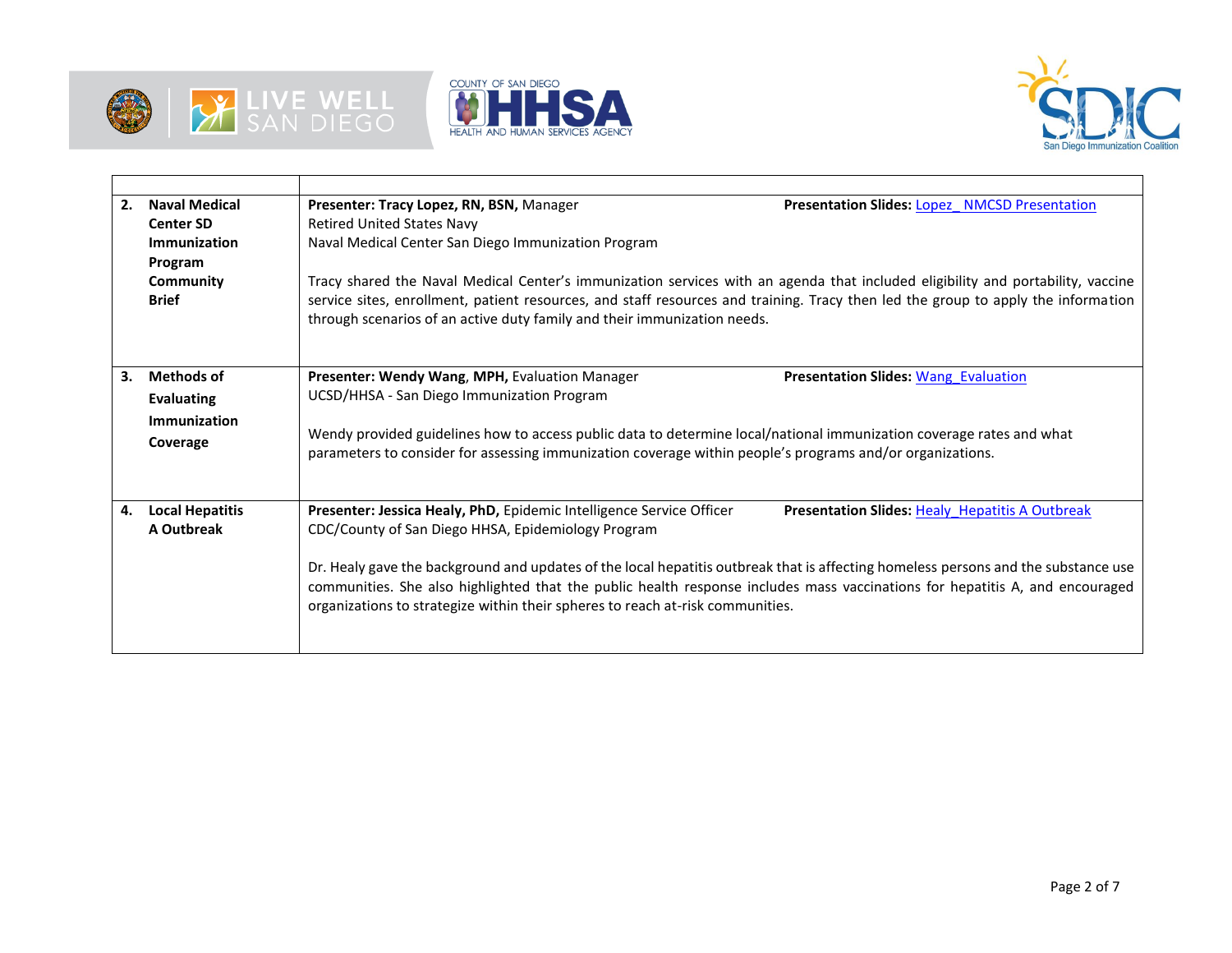





|    | <b>SERVICE DELIVERY</b>                                              | <b>Minutes</b>                                                                                                                                                                                                                                                                                                                                                                                                                                                                                                                                                                                                                                                                                                                                                                                                                                                                                                                                                                                                                                                                                                                                                                                                                                                                                                                                                 |
|----|----------------------------------------------------------------------|----------------------------------------------------------------------------------------------------------------------------------------------------------------------------------------------------------------------------------------------------------------------------------------------------------------------------------------------------------------------------------------------------------------------------------------------------------------------------------------------------------------------------------------------------------------------------------------------------------------------------------------------------------------------------------------------------------------------------------------------------------------------------------------------------------------------------------------------------------------------------------------------------------------------------------------------------------------------------------------------------------------------------------------------------------------------------------------------------------------------------------------------------------------------------------------------------------------------------------------------------------------------------------------------------------------------------------------------------------------|
| 5. | <b>Service</b><br><b>Delivery</b><br>and State Flu<br><b>Updates</b> | Presenter: Melissa Thun, RN, Public Health Nurse Supervisor<br>Presentation Slides: Thun VFC Updates June 2017<br>Melissa gave announcements on behalf of VFC.                                                                                                                                                                                                                                                                                                                                                                                                                                                                                                                                                                                                                                                                                                                                                                                                                                                                                                                                                                                                                                                                                                                                                                                                 |
|    | <b>SDIR USER GROUP</b>                                               | <b>Minutes</b>                                                                                                                                                                                                                                                                                                                                                                                                                                                                                                                                                                                                                                                                                                                                                                                                                                                                                                                                                                                                                                                                                                                                                                                                                                                                                                                                                 |
| 6. | <b>SDIR User</b><br>Group<br><b>Updates:</b>                         | Presenters: Manny Mones, Provider Quality Improvement Manager Presentation Slides: Mones SDIR Updates June 2017<br>San Diego Immunization Program<br>SDIR New version release 10.10.1<br>Launched on Friday evening on May 19, 2017.<br>$\bullet$<br>Most enhancements /upgrade was on the back end of the application for interface and HIE related features<br>$\bullet$<br>A few changes on the front end of the application - SDIR Broadcast new release<br><b>GUI Rematch after update</b><br>$\circ$<br>Reporting enhancements to include sortable options<br>$\circ$<br>Updated 2017 Binational Immunization Resource<br>$\circ$<br>Resolved links on the log on page<br>$\circ$<br>There was an issue identified after the release regarding generating of the Assessment reports<br>It was either taking too long or just not completing at all<br>$\bullet$<br>A break fix was posted last night into PRODUCTION and you should now notice the improvement in the reduction of time<br>processing the report.<br><b>SDIR Trainings</b><br>Piloting new way to register for SDIR Trainings using Eventbrite which is a free online scheduling system<br>$\circ$<br>We are planning to roll out starting for the trainings offered in July<br>$\circ$<br>Additionally we will begin to offer 3 SDIR Basic trainings and 1 advanced training per month. |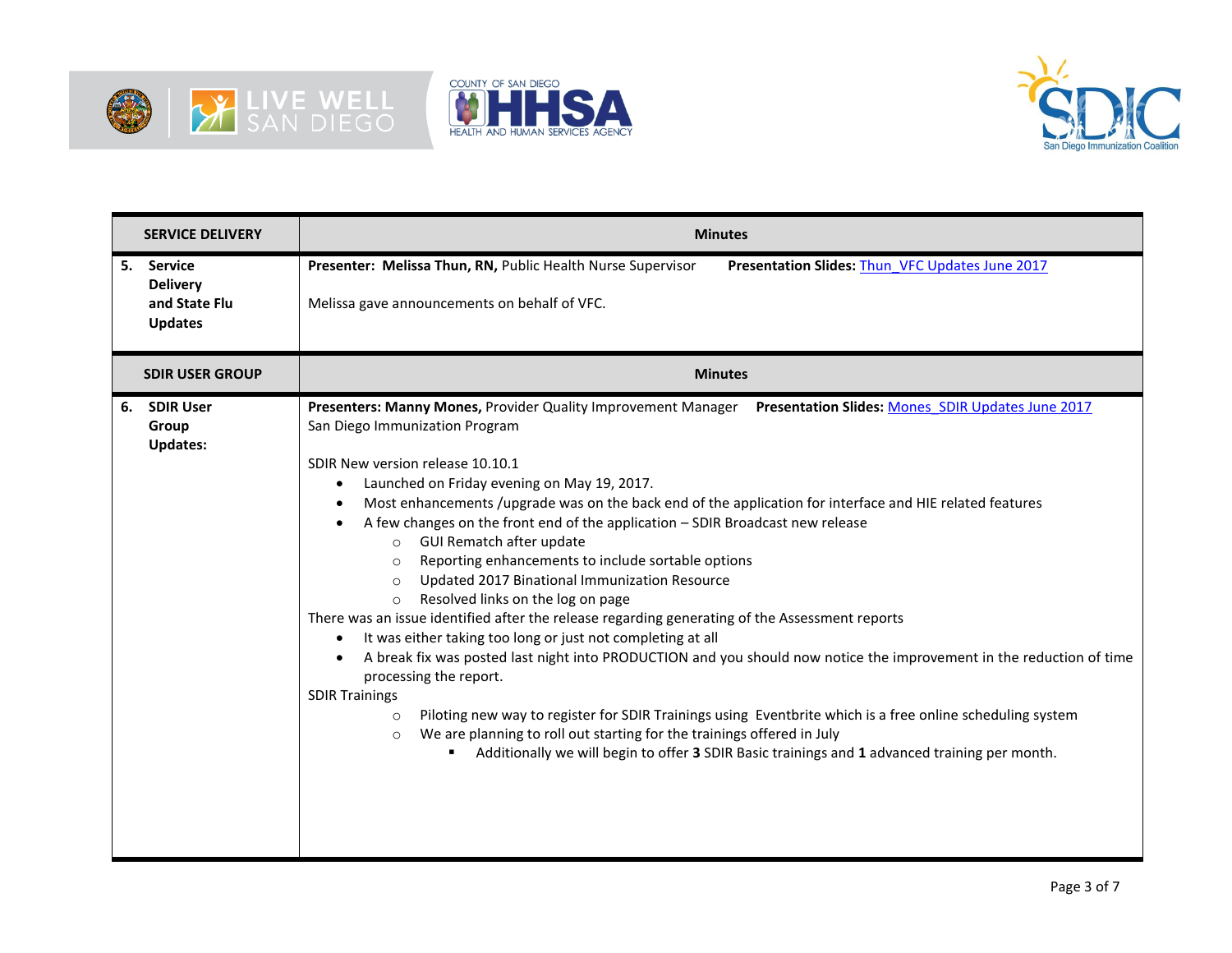





|                     | Reminders:<br>Please review the SDIR Broadcast message and inform staff as needed<br>Passwords expire 90days and you are not able to use the previous password used within 1year<br>You can change your password anytime<br>You can also reset your password if you have forgotten password as long it's before the 5 <sup>th</sup> attempt.<br>For those providers that request View Only Access, please don't forget to send both the certificate of completion along<br>with the SDIR User Access guideline form completed.<br>Staffing update - New voices at SDIR Helpdesk<br>Marvin Calderon - no longer with program<br>Temporary assistance from Sandy Hiller till end of this month<br>Various SDIR related activities<br>$\circ$ |
|---------------------|--------------------------------------------------------------------------------------------------------------------------------------------------------------------------------------------------------------------------------------------------------------------------------------------------------------------------------------------------------------------------------------------------------------------------------------------------------------------------------------------------------------------------------------------------------------------------------------------------------------------------------------------------------------------------------------------------------------------------------------------|
| <b>Next Meeting</b> | Wed, August 2, 2017 from 12:30 - 3 PM                                                                                                                                                                                                                                                                                                                                                                                                                                                                                                                                                                                                                                                                                                      |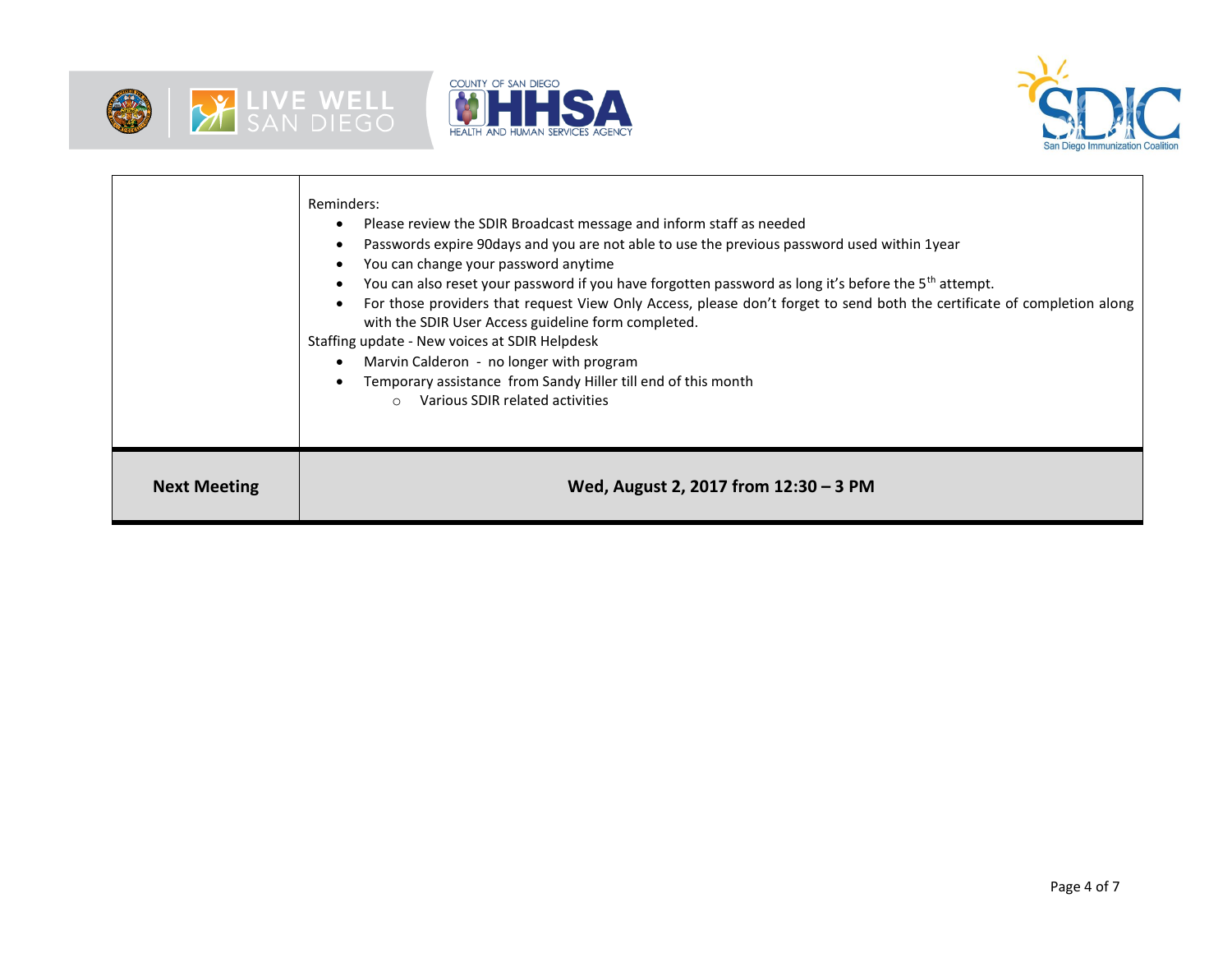





## **Addendum: SDIC Meeting Attendees (All) June 7, 2017**

| <b>Date</b> | <b>Last Name</b> | <b>First Name</b> | <b>Organization/Business</b> | <b>Attended</b>         |                         |                         | <b>Status</b> |
|-------------|------------------|-------------------|------------------------------|-------------------------|-------------------------|-------------------------|---------------|
|             |                  |                   |                              | $\mathbf{1}$            | $\overline{2}$          | $\overline{3}$          |               |
| 6/17/17     | Adamoyle(?)      | <b>Brandon</b>    | <b>National University</b>   | $\mathsf{X}$            |                         |                         |               |
| 6/17/17     | Anedo            | Wendy             | SD Family Care               | $\overline{X}$          | $\mathsf{X}$            | $\mathsf{X}$            |               |
| 6/17/17     | Arangio-Law      | Luanne            | Palomar                      | $\overline{X}$          | $\mathsf{X}$            | $\mathsf{X}$            |               |
| 6/17/17     | Baba             | David             | <b>HHSA</b>                  | $\mathsf{X}$            |                         |                         |               |
| 6/17/17     | Barton           | Eva               | <b>National University</b>   | $\overline{\mathsf{X}}$ |                         |                         |               |
| 6/17/17     | Beronilla        | Eugene            | SDIP                         | $\mathsf{x}$            | $\overline{\mathsf{X}}$ | $\mathsf{X}$            |               |
| 6/17/17     | <b>Bolter</b>    | Harrison          | SDIP                         | $\overline{\mathsf{X}}$ | $\overline{\mathsf{x}}$ | $\overline{X}$          |               |
| 6/17/17     | Borgschatz       | Keith             | Pfizer                       | $\overline{\mathsf{X}}$ |                         |                         |               |
| 6/17/17     | <b>Brucks</b>    | Lisa              | SDIC/CSUSM                   | $\overline{\mathsf{x}}$ | $\overline{\mathsf{x}}$ | $\overline{\mathsf{x}}$ |               |
| 6/17/17     | <b>Burke</b>     | Steve             | <b>GSK</b>                   | $\overline{\mathsf{x}}$ |                         |                         |               |
| 6/17/17     | Cabrera          | Jessica           | <b>IBHC</b>                  | $\overline{\mathsf{X}}$ | $\overline{\mathsf{X}}$ | $\mathsf{X}$            |               |
| 6/17/17     | Campbell         | Ida               | SYHC - King Chavez           | $\overline{\mathsf{X}}$ | $\overline{\mathsf{X}}$ | $\overline{\mathsf{x}}$ |               |
| 6/17/17     | Canoy            | Martha            | <b>NIPH</b>                  | $\overline{\mathsf{X}}$ | $\overline{\mathsf{X}}$ | $\mathsf{X}$            |               |
| 6/17/17     | Catibog          | Lavern            | Sanofi                       | $\overline{X}$          | $\overline{\mathsf{X}}$ |                         |               |
| 6/17/17     | Corral           | Teresa            | <b>ERPHC</b>                 | $\overline{X}$          | $\overline{\mathsf{X}}$ | $\mathsf{X}$            |               |
| 6/17/17     | Cruz             | Adriana           | SDIP                         | $\overline{X}$          | $\overline{\mathsf{x}}$ | $\overline{\mathsf{x}}$ |               |
| 6/17/17     | Dar              | Josie             | <b>CRPHC</b>                 | $\overline{\mathsf{X}}$ | $\overline{\mathsf{x}}$ | $\mathsf{X}$            |               |
| 6/17/17     | De Castro        | Sharlene          | <b>National University</b>   | $\overline{\mathsf{X}}$ |                         |                         |               |
| 6/17/17     | DeGuzman         | Heidi             | SDIP                         | $\overline{X}$          | $\overline{X}$          | $\overline{\mathsf{x}}$ |               |
| 6/17/17     | <b>DiRe</b>      | Diane             | <b>GSK</b>                   | $\mathsf{X}$            |                         |                         |               |
| 6/17/17     | Dugan            | Kristi            | Merck                        | $\overline{X}$          | $\overline{X}$          | $\mathsf{X}$            |               |
| 6/17/17     | <b>Dukes</b>     | Diana             | La Maestra                   | $\overline{\mathsf{X}}$ | $\mathsf{x}$            | $\mathsf{X}$            |               |
| 6/17/17     | Dzulynsky        | Michelle          | Sanofi Pasteur               | $\overline{\mathsf{X}}$ | $\mathsf{X}$            |                         |               |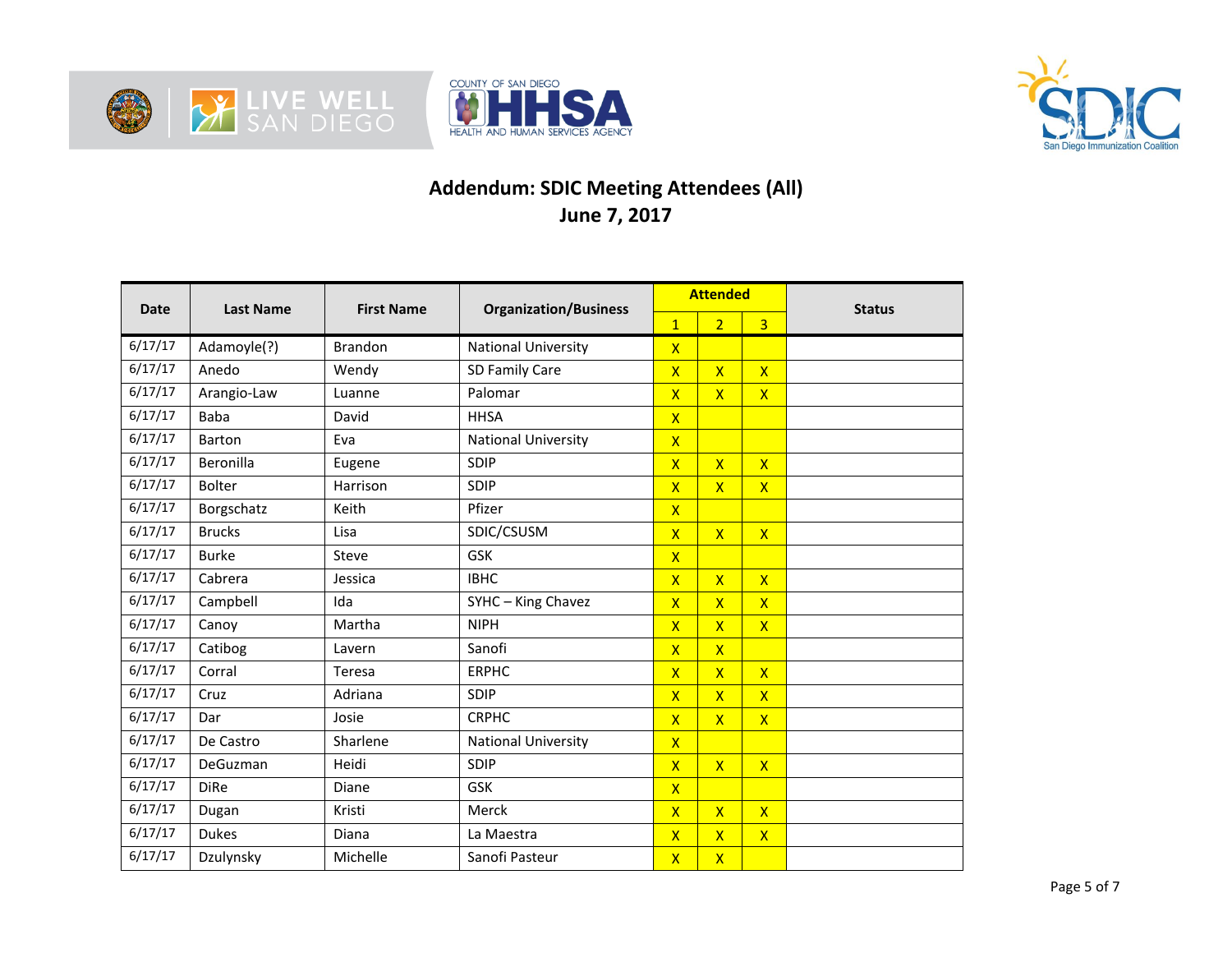







| 6/17/17 | Eldridge      | Ryan        | <b>National University</b>     | $\overline{\mathsf{x}}$ |                         |                         |  |
|---------|---------------|-------------|--------------------------------|-------------------------|-------------------------|-------------------------|--|
| 6/17/17 | Ellzey        | Jessica     | <b>FHCSD</b>                   | $\overline{\mathsf{x}}$ | $\overline{\mathsf{x}}$ |                         |  |
| 6/17/17 | Equipano      | Krisanto    | <b>HHSA</b>                    | $\overline{\mathsf{X}}$ | $\overline{\mathsf{X}}$ | $\mathsf{X}$            |  |
| 6/17/17 | Faure         | Farrah      | Pfizer                         | $\overline{\mathsf{x}}$ | $\overline{\mathsf{x}}$ |                         |  |
| 6/17/17 | Gallarte      | Clarice     | Kaiser                         | $\overline{\mathsf{x}}$ | $\mathsf{X}$            |                         |  |
| 6/17/17 | Grant         | Mary        | <b>HHSA</b>                    | $\mathsf{x}$            |                         |                         |  |
| 6/17/17 | Grelacio      | Jinky       | <b>National University</b>     | $\overline{\mathsf{x}}$ |                         |                         |  |
| 6/17/17 | Griffiths     | Eileen      | SDUSD                          | $\overline{\mathsf{X}}$ | $\mathsf{X}$            |                         |  |
| 6/17/17 | Hawatmen      | Tamara      | NHC-El Cajon                   | $\overline{\mathsf{x}}$ |                         |                         |  |
| 6/17/17 | Healy         | Jessica     | <b>HHSA</b>                    | $\overline{\mathsf{x}}$ | $\mathsf{X}$            |                         |  |
| 6/17/17 | Hinchey       | Julie Chris | <b>National University</b>     | $\mathsf{X}$            |                         |                         |  |
| 6/17/17 | Jefferson     | Renee       | <b>National University</b>     | $\mathsf{x}$            |                         |                         |  |
| 6/17/17 | Knickerbocker | Nancy       | SDIP                           | $\overline{\mathsf{X}}$ | $\overline{\mathsf{X}}$ | $\mathsf{X}$            |  |
| 6/17/17 | Laitinen      | Raimo       | Pfizer                         | $\overline{\mathsf{x}}$ |                         |                         |  |
| 6/17/17 | Leano         | Alexis      | <b>National University</b>     | $\overline{\mathsf{x}}$ |                         |                         |  |
| 6/17/17 | Lenhoff       | Adrienne    | SDUSD                          | $\overline{\mathsf{X}}$ | $\mathsf{X}$            | $\mathsf{X}$            |  |
| 6/17/17 | Lopez         | Tracy       | NMCSA - Balboa                 | $\overline{\mathsf{x}}$ |                         |                         |  |
| 6/17/17 | Lopez         | Clarissa    | <b>HHSA</b>                    | $\mathsf{X}$            |                         |                         |  |
| 6/17/17 | Magos         | Martha      | <b>NIPH</b>                    | $\overline{\mathsf{X}}$ | $\overline{\mathsf{x}}$ | $\mathsf{X}$            |  |
| 6/17/17 | Magos         | Julie       | Neighborhood Health Care       | $\overline{\mathsf{x}}$ | $\overline{\mathsf{X}}$ | $\overline{\mathsf{X}}$ |  |
| 6/17/17 | McKnight      | Shaniece    | <b>SYHC</b>                    | $\overline{\mathsf{X}}$ | $\overline{\mathsf{X}}$ | $\mathsf{X}$            |  |
| 6/17/17 | Mones         | Manny       | SDIP                           | $\pmb{\mathsf{X}}$      | $\mathsf{X}$            | $\mathsf{X}$            |  |
| 6/17/17 | Moyano        | Karina      | <b>American Cancer Society</b> | $\overline{\mathsf{x}}$ |                         |                         |  |
| 6/17/17 | Nuno          | Celia       | <b>SYHC</b>                    | $\mathsf{X}$            | $\mathsf{X}$            | $\mathsf{X}$            |  |
| 6/17/17 | Orallo        | Jennifer    | North Coastal PHC              | $\overline{\mathsf{X}}$ | $\overline{\mathsf{X}}$ | $\mathsf{X}$            |  |
| 6/17/17 | Oropeza       | Maria       | SDIP                           |                         |                         | $\mathsf{X}$            |  |
| 6/17/17 | Ortiz         | Melissa     | <b>NHC</b>                     | $\overline{\mathsf{X}}$ | $\overline{\mathsf{X}}$ | $\mathsf{X}$            |  |
| 6/17/17 | Ott           | Cassie      | SDIP                           | $\overline{\mathsf{x}}$ | $\overline{\mathsf{x}}$ |                         |  |
| 6/17/17 | Parker        | Shelley     | <b>HHSA</b>                    | $\overline{\mathsf{X}}$ | $\mathsf{X}$            |                         |  |
| 6/17/17 | Powell        | Ute         | <b>HHSA</b>                    |                         | $\overline{\mathsf{X}}$ |                         |  |
|         |               |             |                                |                         |                         |                         |  |